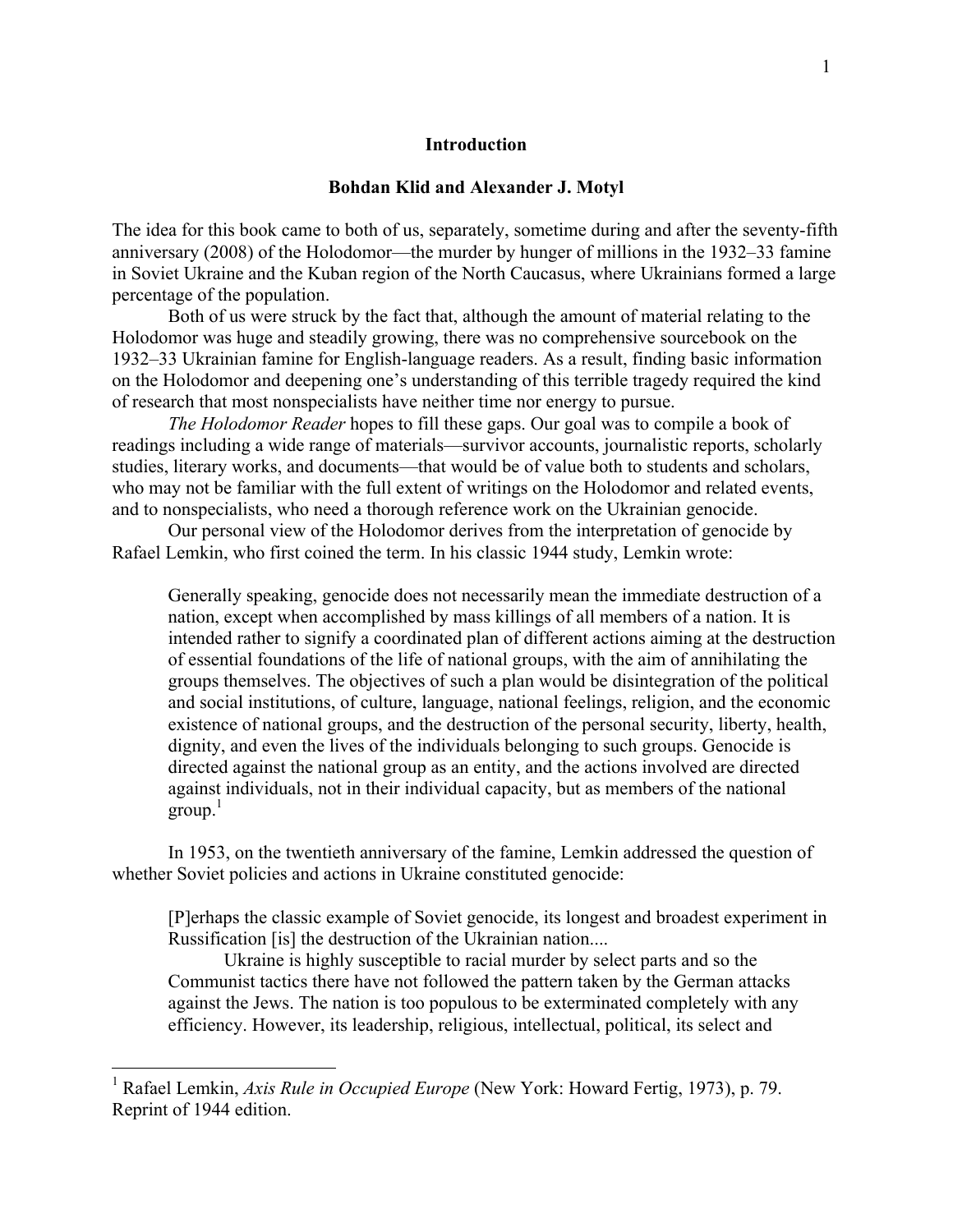determining parts, are quite small and therefore easily eliminated, and so it is upon these groups particularly that the full force of the Soviet axe has fallen, with its familiar tools of mass murder, deportation and forced labour, exile and starvation.<sup>2</sup>

Although Lemkin did not have access to the sources now available to scholars, his approach to the study and understanding of the Ukrainian famine was, in our view, sound. As he points out, the Ukrainian genocide encompassed the famine of 1932–33 as well as the destruction of Ukrainian intellectuals, writers, poets, musicians, and artists, the Ukrainian Autocephalous Orthodox Church, and the political elite. The genocide must therefore be viewed as the product of Joseph Stalin's revolution from above, in which Ukraine and Ukrainians were regarded as a fundamental obstacle to the realization of the communist leadership's ideological and state-building goals. Although the roots of the genocide reach into the failed nationalliberation struggles of 1917–22, when Bolshevik forces, centered in Russia, crushed the Ukrainian drive for independence, Stalin's genocidal campaign began in 1929, reached its apogee in 1932–33, and ended sometime in the 1930s, perhaps as late as the Great Terror of 1937–38.

While there are scholars and policy makers who still dispute Lemkin's interpretation, it is our belief that expert opinion has begun decisively to shift—and will continue to shift—toward viewing the Holodomor as genocide. The opening of Soviet archives, the contributions of Ukrainian and Western scholars, the abandonment of formerly popular revisionist views of Stalin and Stalinism, and the unceasing efforts of Ukrainians in Ukraine and throughout the world have combined to produce that shift.

Consider where the famine was in the popular consciousness of the 1950s. The answer is: nowhere. Survivors, refugees, and émigrés wrote about it extensively, but primarily in Ukrainian, and their audience consisted largely of themselves. Although some Western journalists had written about the famine in the 1930s, their focus soon shifted to other stories, while Western scholars ignored the famine almost entirely. A Soviet history atlas compiled by the reputable historian Martin Gilbert in 1972, for instance, illustrates the "main area of the forced collectivization of over 5 million peasant holdings 1929–1938" and notes that "thousands of peasants were killed when they resisted (some by armed force)."3

Even in 1983, during the fiftieth anniversary of the famine, the regnant view of one of the great crimes of the twentieth century maintained that it was a minor tragedy at best and a consequence of agricultural policy gone awry at worst. It was not until 1986, with the publication of Robert Conquest's *Harvest of Sorrow*, that the Ukrainian famine first became more widely known to the scholarly community and the English-language reading public.

The status of the famine as a nonevent or an émigré fantasy has thus changed by 180 degrees. No serious scholar or political figure now disputes that millions of Ukrainians starved to death in 1932–33. There is general agreement that the famine was avoidable and almost universal condemnation of it as a crime.

But will the view of the Holodomor as genocide gain the upper hand? We suspect that the answer is yes because expert opinion is formed on the basis of both evidence and the normative and political zeitgeist. As *The Holodomor Reader* demonstrates, the empirical evidence for

<sup>&</sup>lt;sup>2</sup> See "Soviet Genocide in Ukraine," pp. **X–Y** in this volume.<br><sup>3</sup> Martin Gilbert, *Soviet History Atlas* (London and Henley: Routledge & Kegan Paul, 1979; first published in 1972 by Weidenfeld & Nicolson as part of the *Russian History Atlas*), p. 34.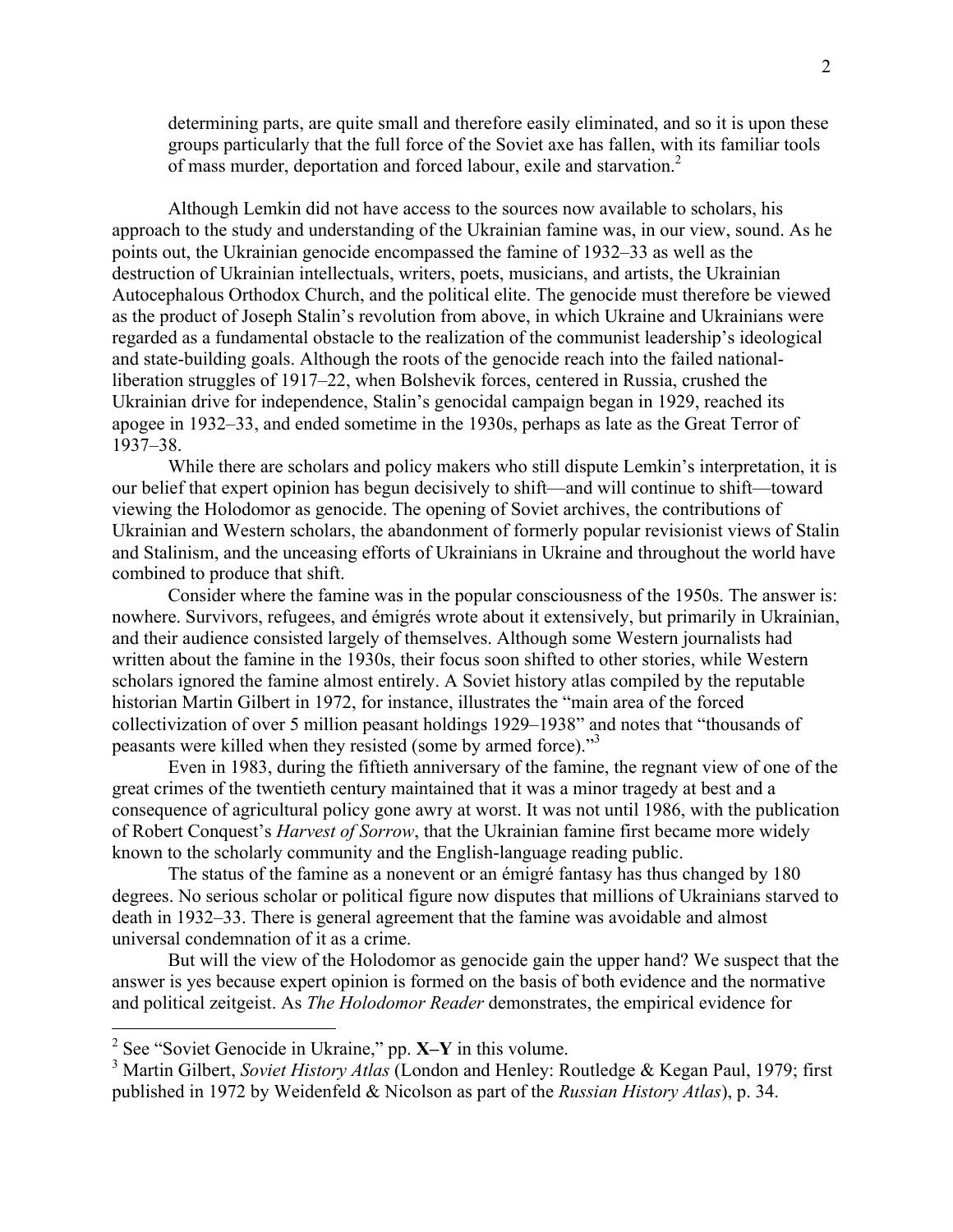regarding the Holodomor as genocide is overwhelming. If one is neutral, one is likely to be persuaded. If one is a diehard skeptic or has a political agenda, on the other hand, no amount of evidence will do the trick.

But to focus only on evidence is to misunderstand how academic expertise works in practice. Although scholars deny it, they are swayed as much, if not more, by real-world events as by dry evidence. No one today would deny the importance of women, even though the evidence—women—was always there. It took a women's movement to convince academics to see the obvious. By the same token, it was only after policy makers and business people began glorifying globalization some two decades ago that academics took notice.

In sum, experts, like all people, are swayed by life—by the zeitgeist. And the Holodomor-as-genocide thesis is just such an example of a zeitgeist-in-the-making. The currently undisputed status of the Holodomor as a mass killing will set the norm for future scholars without political agendas. As the diehards exit, their place will be taken by scholars who view the famine from the perspective of today's norm—and not yesterday's. As a growing number of experts come to regard the Holodomor as genocide, a tipping point will be reached, and scholars, like all rational beings, will accept the genocide interpretation simply because it is the zeitgeist and makes sense.

Naturally, to conclude that the Holodomor was genocide is not to diminish the suffering of other peoples who experienced genocide or to enhance the suffering of Ukrainians. It is only to call something by its right name and, as we suggest at the end of this introduction, to begin to think comparatively and practically about how such terrible events occurred and can be prevented from recurring.

#### *Organization and Logic*

Although some of the selections in this volume touch on the years before and after the Holodomor and on events not directly related to the famine itself, *The Holodomor Reader* focuses on the famine of 1932–33, both because the killings during this period reached into the millions—at the high point of the famine, some 25,000 Ukrainian peasants perished each day and because the Holodomor is the central component of the genocide of Ukrainians. No less important, any book attempting to encompass the entirety of the genocide, along with its origins and consequences, would turn into a massive undertaking that would defeat the raison d'être of this volume: accessibility and comprehensiveness for specialists and nonspecialists.

*The Holodomor Reader* only tangentially addresses one of the central controversies among students of the Ukrainian famine—the number of victims. Although readers interested in the demographic issues will find excellent guidance in the selections by Oleh Wolowyna and Jacques Vallin et al. included here, it was our conscious editorial decision not to delve into the question of numbers for two reasons. First, that question tends to be exceedingly technical and, as such, is better suited to a publication aimed at a narrow band of specialists, not a general readership. Second, we believe that the question of numbers—whether three million, six million, or more—is irrelevant to and a distraction from the far more important issues that the *Reader* addresses, namely, the existential reality of the Holodomor, the enormous suffering that its victims experienced, and the genocidal nature of Stalin's assault on Ukrainian peasants. There is, however, one point of contention that the *Reader* does resolve. As readers will note from the selections by Western journalists and others traveling to Ukraine in the 1930s, it was they who first suggested that the number of victims was six million or more, based on their conversations with Soviet officials.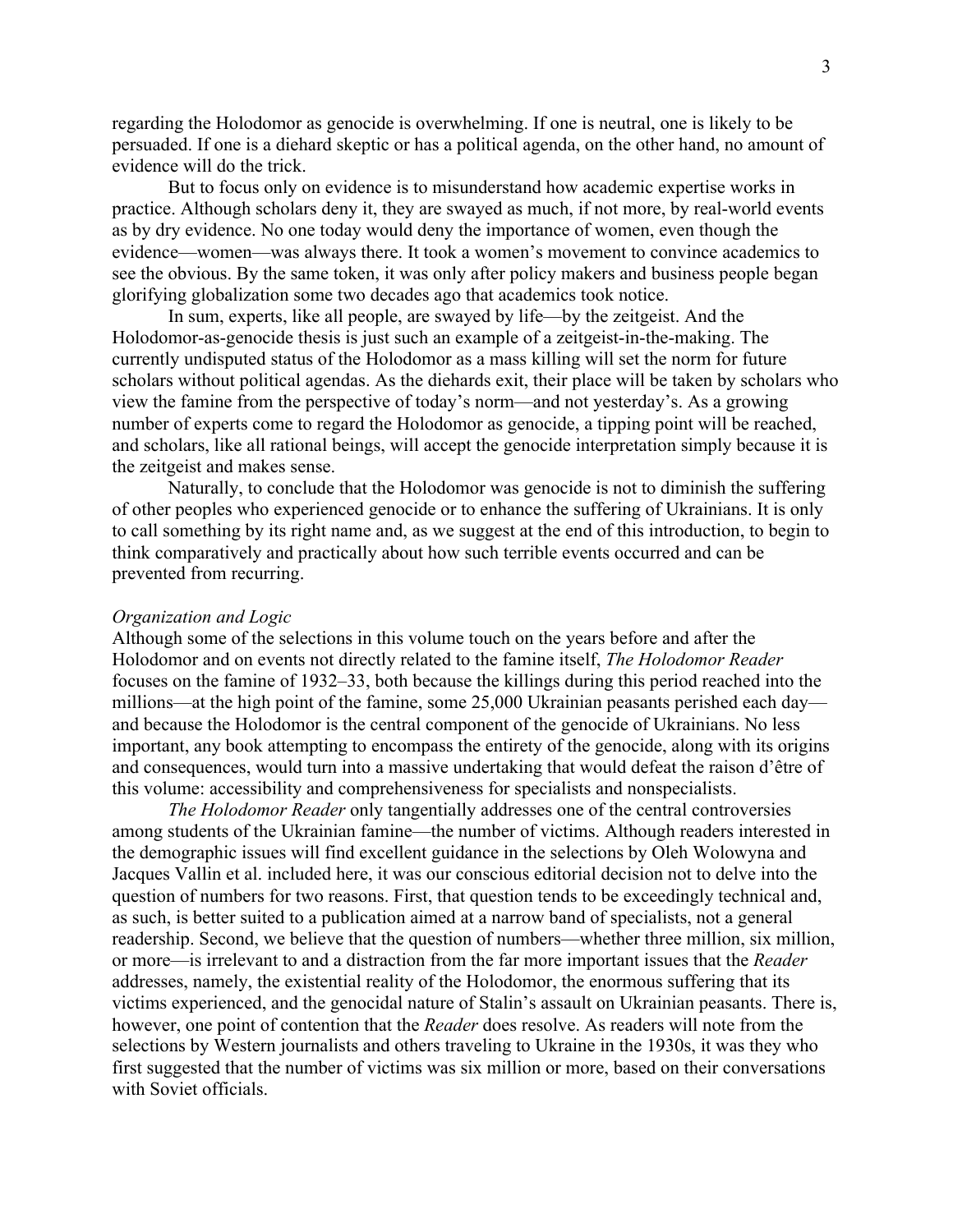Materials in the *Reader* have been organized into six sections: (1) Scholarship; (2) Legal Assessments, Findings, and Resolutions; (3) Eyewitness Accounts and Memoirs; (4) Survivor Testimonies, Memoirs, Diaries, and Letters; (5) Documents; and (6) Literature. A brief bibliographic note has been added as an aid to further reading and research. The texts for all six sections have been selected from a variety of published sources (one previously unpublished memoir and document also appear here). Many are easily available, many others are not, and some are known only to specialists. A large number of materials were translated into English expressly for the *Reader*. In most instances only excerpts have been provided. We have kept footnotes to a minimum in this introductory essay and have removed footnotes from the excerpts of scholarly writings in order to save space. Those interested in further study of these writings can consult the original works.

We chose materials for all six sections with three key aims in mind.

The first was to offer a broad picture of the Holodomor by presenting a large number and variety of sources and writings on the famine. These include scholarly literature and interpretations; Soviet Communist Party, government, and secret-police documents; diplomatic reports by representatives of four European countries; writings by outside observers and eyewitnesses to the famine, mainly journalists; accounts by famine survivors, such as testimonies, memoirs, diaries, and letters; appeals by contemporaries, such as Ukrainians living outside the USSR; legal assessments; and recent declarations, findings, or conclusions reached by governments and international bodies. The section on literature contains a variety of excerpts—most never before translated into English—from novels, stories, plays, and poems dealing with the Holodomor. Many of the writings are based on the personal experiences of the authors. Some of the works focus on the famine's most harrowing features, such as cannibalism; others dwell on mundane aspects—such as the difficulty of finding, cooking, and digesting food—that only accentuate the horror of the Holodomor. All the writings convey masterfully the pervasive sense of doom that became an everyday component of the Ukrainian peasantry's existence and nonexistence.

The second aim was to introduce readers to the context and consequences of the famine and to illustrate the many different ways in which it was perceived and treated by the international community, as well as by Ukrainian communities outside Soviet Ukraine. Although the 1932–33 famine was a catastrophic event of immense proportions and a historical event of international significance, it received surprisingly little attention in the world's leading newspapers. On the one hand, the Communist Party-controlled press in the Soviet Union suppressed news of the famine, while the Soviet authorities denied that it had taken place. This policy of denial continued until the late 1980s. To make the denial effective, the Soviet authorities banned foreign journalists from traveling to Ukraine and the North Caucasus in early 1933.

Although relatively few reporters witnessed what was taking place, some journalists, such as Malcolm Muggeridge and Gareth Jones, visited Ukraine illegally at the height of the famine and published reports about it. Some Western journalists, such as the *New York Times* correspondent Walter Duranty, reported on the famine in ways that belittled its scope and significance, thereby reinforcing the Soviet policy of silence and denial. Part of the reason for such biased reporting was the ubiquity of pro-Soviet sentiments among liberal and left-leaning Western intellectuals and journalists in the 1930s. While some left-wing journalists, such as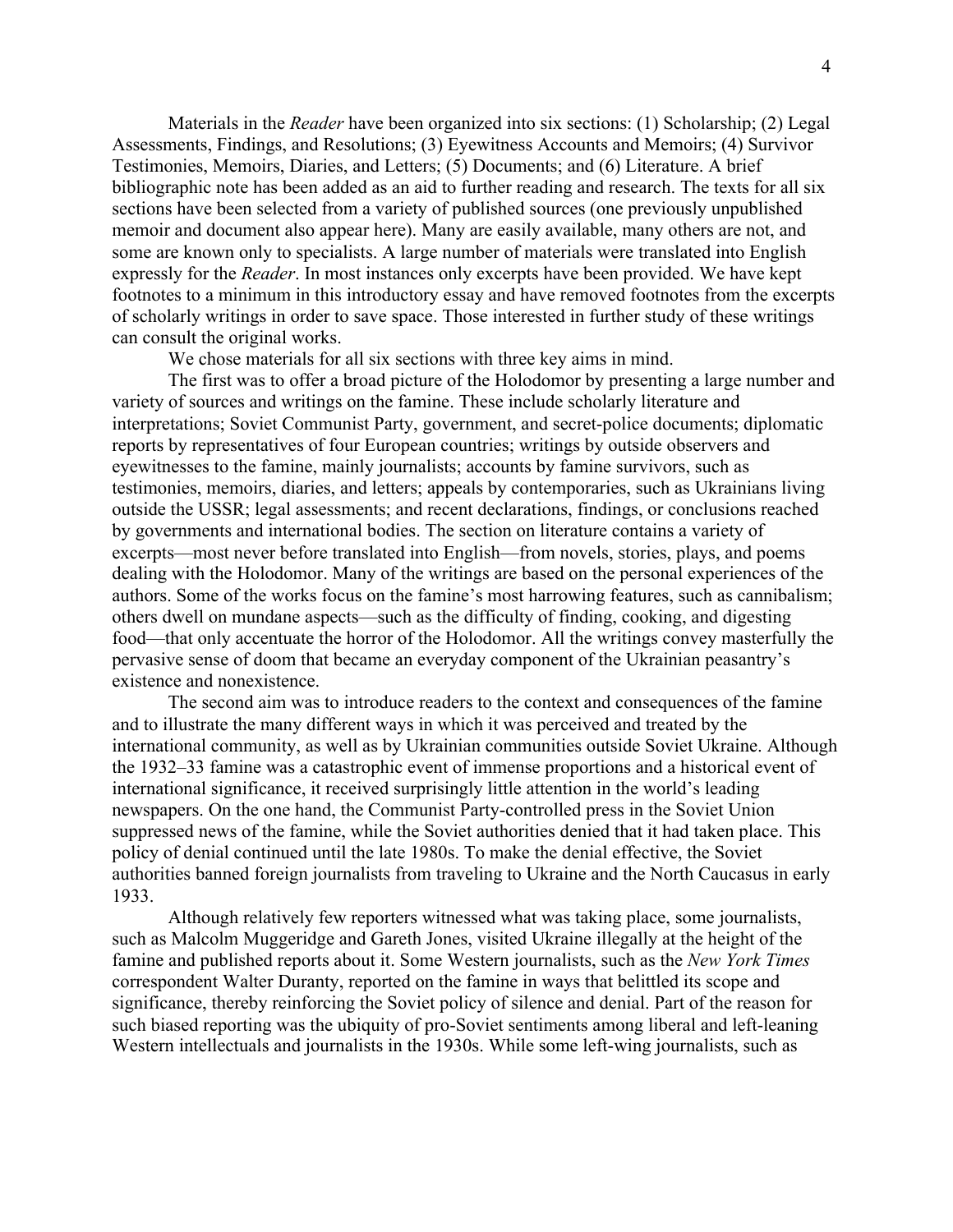Louis Fischer, continued to sympathize with the Soviet regime even after the famine, others, such as Harry Lang, published honest, unvarnished accounts of what they had witnessed.<sup>4</sup>

Other international factors worked against the famine's receiving the international attention it deserved. Official British, Italian, German, and Polish documents in this collection show that, although diplomats were fully aware of the famine and reported on it in detail, governments chose to remain silent. The Holodomor took place during the depths of the Great Depression and in a period of profound political crisis in Europe, which saw the rise of fascism and the coming to power of Adolf Hitler in Germany in early 1933. European governments, led by France, which supported the post-World War I Versailles settlement, were alarmed at Hitler's assumption of power and considered the Soviet Union a potential ally against a revanchist Germany. Moreover, shortly after coming to power, the Nazi government began enacting anti-Jewish measures, which drew the attention of the world's newspapers and shocked Europeans. At the same time, Western corporations were eager to sell machine tools to the Soviet Union, which was paying for them, in part, with grain exports at depressed prices. In late 1933 the United States government recognized the Soviet Union, and in 1934 the USSR was admitted to the League of Nations.

Our third aim was to highlight the national characteristics and consequences of the famine and its relation to nationalism and the nationality question in the Soviet Union. Those scholars who oppose the genocide interpretation generally argue that the victims of the famine were mostly peasants who died because of the social class to which they belonged, which bore no relation to their nationality, and that the famine was a pan-Soviet phenomenon. Even if it was particularly intense in Ukraine, Ukrainian peasants were not its only victims. Finally, they argue that Stalin and the Soviet leadership did not intend to destroy a nation or an ethnic group: in their view, the famine was largely the result or byproduct of mismanagement, as well as of the chaos and brutality accompanying collectivization. In all these interpretations, the national—the specifically Ukrainian—dimension is incidental. We concur with Lemkin and many other scholars that the Ukrainian dimension was central to the Ukrainian famine.

As the United Nations Genocide Convention insists that genocide must entail the intent to destroy, at least in part, a national or ethnic group, a "national" interpretation of the Holodomor entails a demonstration that the famine affected Ukraine precisely because it was Ukrainian and that the decisions taken by the Soviet leadership with regard to Ukraine and Ukrainians before, during, and after the famine were based on that understanding. Since the main responsibility for the famine and the attacks on Ukraine's elites and cultural figures rests with Stalin, his pronouncements and actions are central to a genocide interpretation. As we argue below, Stalin's decision to embark on the intentional mass killing of Ukrainians was rooted, on the one hand, in his attempts to respond to and control critical events and achieve immediate or short-term goals and, on the other, in his understanding of communist doctrine, the nationality question, and the relation of class to nationality. By examining some of his pronouncements on these questions, we can observe how his thinking informed his decisions to attack Ukraine's political and cultural elites and intensify the famine in Ukraine and the Kuban.

#### *Collectivization and Famine in the USSR and Ukraine*

The years of the Great Depression and political instability in Europe coincided with the period in which Stalin consolidated his personal rule and turned the Soviet Union into a highly centralized

<sup>4</sup> See excerpts from the writings of Louis Fischer and Harry Lang on pp. **X–Y** of this volume.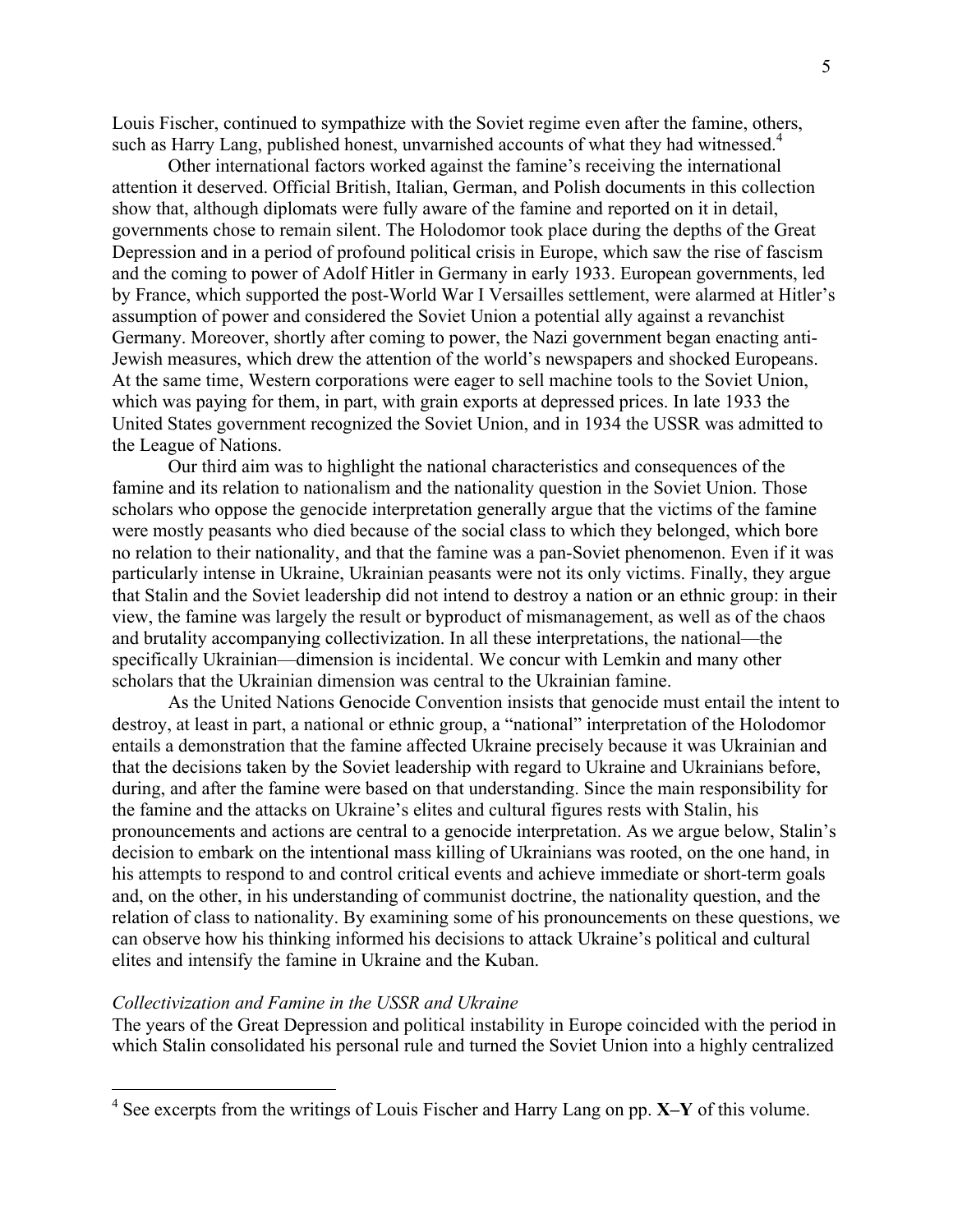totalitarian state. By 1929, at the onset of the Depression, he had succeeded in sidelining his main political rivals and secured his position as undisputed leader of the Communist Party. His position, though secure, was not yet unassailable.

Nineteen twenty-nine was also the second year of the first Five-Year Plan, during which rapid industrialization and forced collectivization of agriculture took place, radically changing the existing social and economic order of the Soviet Union. The creation of collective farms was especially problematic in Ukraine and in regions such as the Kuban in southern Russia, where individual farming practices were well entrenched and most peasants were independent subsistence or small-scale farmers. In the Kuban and some areas of Ukraine, such individualism was reinforced by memories of Cossack self-rule, the national-liberation movement and armed struggles, and general resistance to Bolshevik rule in the years 1917–21.

Collectivization was accompanied by a so-called dekulakization campaign (the expropriation and exile or imprisonment of supposedly rich peasants, called kulaks, but also of those who resisted collectivization) and grain-procurement campaigns (forced deliveries or requisitions of predetermined grain quotas to the state at low, fixed prices). The dekulakization operations and the fear of being labeled kulaks, coupled with the grain-procurement campaigns, which saddled individual farmers with ruinous quotas, were means of intimidating and coercing peasants to join collectives. The Soviet authorities often used coercion, violence, and deportations to intimidate and punish farmers who resisted joining the collective farms or failed to fulfill grain-procurement quotas.

Despite the risks, many Ukrainian peasants were reluctant to join the collective farms. Those who did so were in effect consenting to the expropriation of most of their private property in exchange for integration into a nascent system of state-run agriculture. Most peasants who joined collective farms thus became highly dependent and impoverished farmhands, a condition to which they sometimes referred as a second serfdom. Unsurprisingly, many peasants resisted, especially in Ukraine and the Kuban.

Their resistance was both passive and active, resulting at times in violent acts against state officials. In turn, it was not uncommon for the Soviet authorities to respond to mass protests with brute force. The result was not unexpected. The forced collectivization of agriculture and the accompanying grain-procurement and dekulakization campaigns, the arbitrary and heavyhanded actions of state authorities against the peasantry, and peasant resistance led to great waste and chaos in the countryside, which was disastrous for agriculture.

The Bolshevik leadership touted collectivization—an ideological goal integral to the building of socialism—as part of its countrywide campaign of economic modernization. But collectivization also served the more practical purpose of creating state-controlled enterprises that allowed the collective-farm leadership and other administrative/police bodies in the countryside to supervise and manage the peasantry. Collective farms were naturally considered more reliable than individual farms in meeting grain-procurement targets. Grain collected during the procurement campaigns was meant to help finance rapid industrialization through sales abroad and to provide cheap food for the swelling cities.

But the grain levies amounted to an extremely heavy burden on the Ukrainian farmers, as the republic was assigned exceedingly high—and effectively unrealistic—targets to meet. While the quota was fulfilled in 1930 owing to a bumper crop, unfavorable climatic conditions and the chaos and waste inherent in the collectivization drive resulted in a much lower harvest in 1931. Ukraine was thus unable to meet its target, but Soviet officials continued their grain-procurement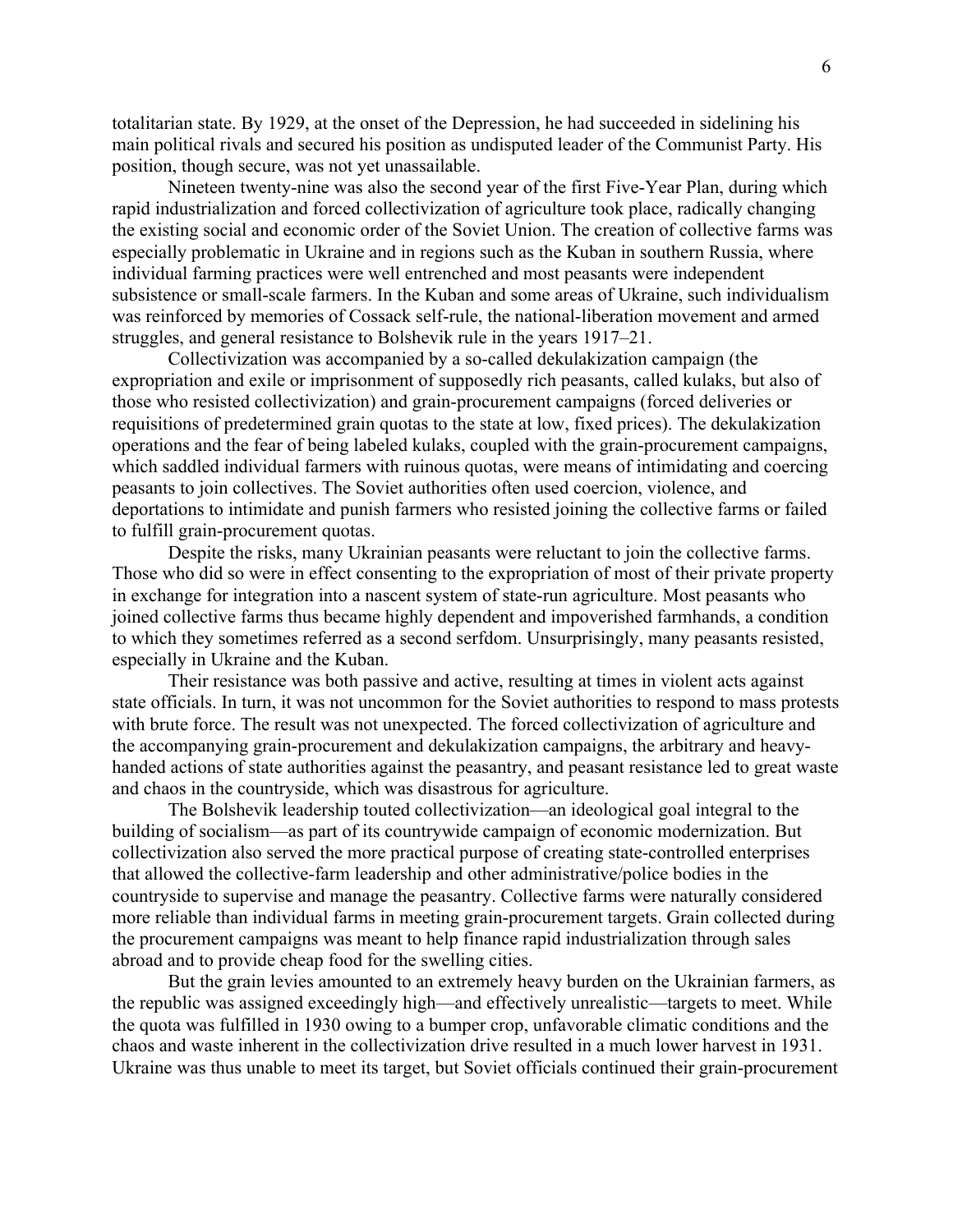campaigns. By December 1931 there was famine, and in the first half of 1932 deaths from starvation were observed in many parts of Ukraine.

This catastrophic situation caused alarm among Ukraine's officials, especially at the lower levels of the Party and government. In June 1932 two of Ukraine's leading communists and high-ranking government officials, Vlas Chubar and Hryhorii Petrovsky, wrote letters to Viacheslav Molotov, the head of the Soviet government, and Stalin, the head of the Communist Party, requesting relief and the reduction of grain-procurement targets for that year.<sup>5</sup>

Instead of taking measures to correct or reverse policies that had brought on the disaster and to avert an even greater catastrophe, Stalin reacted with scorn and anger to the Ukrainian leadership's plea for help. In a letter of 15 June to his lieutenant Lazar Kaganovich, Stalin insisted on maintaining the procurement targets, writing that "Ukraine has been given more than enough."<sup>6</sup> Moreover, he blamed the unfolding crisis on Ukrainian officials.

In a letter of 11 August 1932 to Kaganovich (see excerpts in this volume on pp. **X–Y**), Stalin expressed concern over the opposition to grain-procurement targets in the Ukrainian Party and the overall reliability of Ukraine's Communist Party and leadership, noting the strength of nationalism in the country. Nationalists were referred to as Petliurites (followers of Symon Petliura, a political and military leader of the period of Ukrainian independence). Showing that he was following events in Ukraine closely, Stalin expressed fears that "[a]s soon as the situation gets worse," oppositional elements would coalesce, and Ukraine might be lost. Here, Stalin implicitly recognized the possibility of Ukraine's secession. Stalin also made known his intention to replace some of Ukraine's top leaders.

This letter was written four days after the promulgation of the so-called Five Ears of Corn Law, which declared all collective-farm property equivalent to state property and introduced draconian sentences, even death, for stealing state property. This meant that starving peasants now faced potential execution for taking grain to feed themselves and their families (see excerpts from the edict on pp. **X–Y** of this volume). While the 1932 grain levy for Ukraine was eventually lowered three times, the revisions were symbolic, as they did nothing to reduce the highly unrealistic quota to a level that would prevent mass starvation from breaking out in late 1932. Not only was the ruinous levy maintained, but in the second half of 1932 Stalin and the Soviet leadership took additional steps to coerce Ukrainian peasants into parting with their remaining grain. These included blockading entire villages and banning trade. Stalin also directed his wrath against those lower-ranking government and Party officials who tried to aid the starving peasantry. Many local officials and collective-farm administrators in Ukraine were removed from their posts; some were arrested and summarily executed.

In addition to applying pressure on Ukraine's lowest Party and administrative cadres, Stalin began replacing some of the country's mid- and upper-level leaders in September 1932. Earlier, in the first part of July, he had sent his lieutenants Molotov and Kaganovich to a plenum of the Communist Party of Ukraine called to discuss the agricultural crisis in order to pressure Party leaders to confirm the 1932 grain quota for Ukraine. In October 1932 he dispatched his two enforcers again—this time to Ukraine and the Kuban, heading special teams—to oversee and direct Communist Party and government officials during the grain-procurement campaigns.<sup>7</sup> Their primary task was to squeeze as much grain as possible from the malnourished, exhausted,

 $\frac{5}{6}$  See excerpts from their letters on pp. **X–Y** of this volume.  $\frac{6}{6}$  See excerpts from this letter on pp. **X–Y** of this volume.

 $<sup>7</sup>$  Pavel Postyshev, who would soon be appointed Stalin's personal representative in Ukraine, headed a</sup> special team sent to the lower Volga region of Russia in December 1932.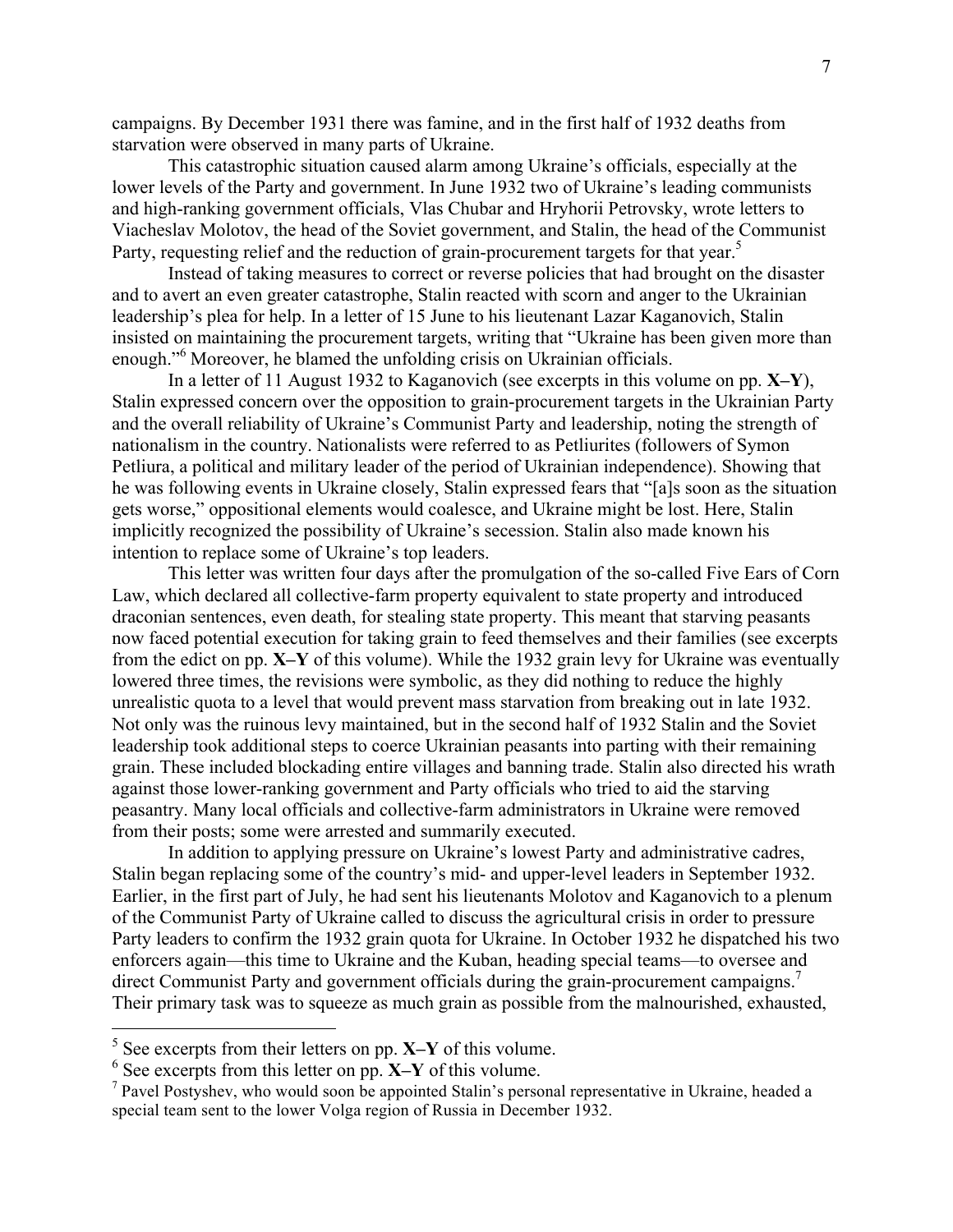and starving peasantry. To assist in the drive, thousands of communist cadres from Ukraine and Russia were mobilized to find grain that the peasants had stored in order to survive the winter and spring. Procurement teams often took all foodstuffs, not only grain, from peasant homes.

While famine also broke out in other parts of the Soviet Union in 1932–33, it was, unsurprisingly, especially intense in Ukraine and the Kuban. The large spike in Ukrainian deaths in late 1932 and the first half of 1933 was a consequence of the deliberate decisions and actions of Stalin and his close lieutenants Molotov and Kaganovich—decisions that pertained exclusively to Ukraine and the Kuban or were prompted in whole or in part as a response to developments there. Two of these were particularly important: first, the resolution of 14 December 1932,<sup>8</sup> which revised and rolled back measures promoting the use of the Ukrainian language in Ukraine and the Kuban and criticized officials for improperly implementing cultural Ukrainization and facilitating nationalism, and, second, the order of 22 January 1933 $^9$  that prevented peasants from leaving Ukraine and the Kuban for other areas of the Soviet Union to seek food. The resolution adopted by the Politburo of the AUCP(B) on 1 January 1933, threatening Ukraine's peasants with draconian punishments for "misappropriating and concealing grain," is also significant. $10$ 

By early 1933, at the height of the famine, the repressive machinery of the Soviet state had turned against Ukraine's Communist Party officials, who were accused of nationalism. On 24 January 1933 Stalin appointed his trusted lieutenant Pavel Postyshev as the Ukrainian Party's second secretary, a post that effectively allowed him to act as Stalin's plenipotentiary in Ukraine. Prior to Postyshev's appointment, Stalin had replaced Ukraine's secret-police chief with a more trustworthy and ruthless figure, Vsevolod Balytsky, who had held that position earlier. Postyshev immediately spearheaded a reign of terror against Ukraine's cultural and educational personnel and other communists. Mykola Khvyliovy, a leading communist writer, and Ukraine's most prominent old Bolshevik and champion of Ukrainization, Mykola Skrypnyk, committed suicide in protest in May and July 1933, respectively.

The intensification of the famine in Ukraine and the Kuban thus took place against the background of and in conjunction with the complete rollback of Ukrainization in the Kuban, the beginning of its revision and curtailment in Ukraine, and the start of a campaign of concerted attacks on Ukraine's autonomous-minded communist political and cultural elites. The result was their partial destruction and the loss of any meaningful cultural and political autonomy that Ukraine and its Communist Party still enjoyed. In the Kuban, residents of several Cossack towns (stanitsas) regarded as particularly incorrigible were deported north, and the entire region was subject to de-Ukrainization and Russification.

# *Stalin's Views on the Nationality Question*

The period encompassing the attacks on Ukraine's elites and the famine coincided with Stalin's shift toward a more centralist and Russocentric state, which was accompanied by the promotion of Russian nationalism, messianism, and xenophobia. That shift was rooted in his long-standing views on the nationality question.

Stalin was the Bolshevik Party's acknowledged authority on the subject. In his early years as a revolutionary Marxist, Stalin, who was a Georgian, had witnessed the strength of nationalist sentiment among his compatriots, including Georgian Marxists, and was well aware

<sup>8</sup> See excerpts from this resolution on pp. **X–Y** of this volume.

 $9^9$  See excerpts from this order on pp.  $\hat{X}$ –**Y** of this volume.

<sup>10</sup> See excerpts from this resolution on pp. **X**–**Y** of this volume.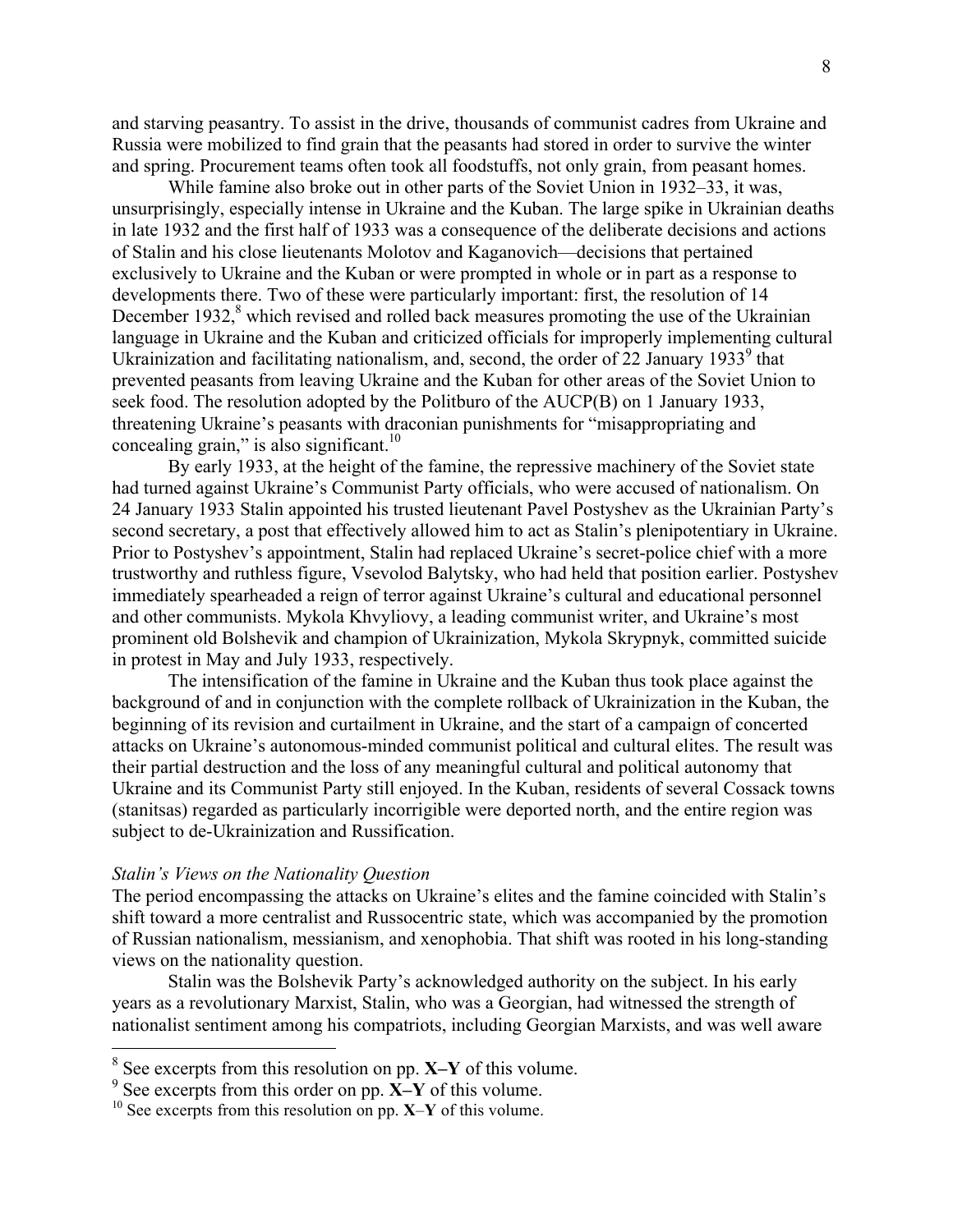of the potential implications of national feeling among the non-Russian peoples. He wrote theoretical works on the nationality question as it related to Russia dating back to prerevolutionary years and was responsible for nationality affairs in the first Soviet government.

Given this orientation and responsibility, Stalin was well aware of developments in Ukraine during the revolutionary period and civil war of 1917–20, including the country's struggle for independence under the Central Rada and successive governments. Stalin participated in major decisions concerning Ukraine and wrote articles justifying Bolshevik policy toward it, including intervention by Bolshevik forces, and denounced the Central Rada.<sup>11</sup> To him, the peasantry and the independence movement were the main obstacles to the establishment of Bolshevik rule in Ukraine. Stalin was also fully cognizant that the Bolsheviks had a more solid base of support in Russia than in the non-Russian periphery of the former Russian Empire, including Ukraine.

Writing in October 1919, Stalin made the following observation on the geographic and economic bases of support for and opposition to the Bolsheviks, as well as their relation to nationality:

As the civil war developed, the areas of revolution and counter-revolution became sharply defined. Inner Russia, with its industrial and cultural and political centres, Moscow and Petrograd, and with its nationally homogeneous population, principally Russian, became the base of the revolution. The border regions of Russia, however, chiefly the southern and eastern border regions, which have no major industrial or cultural and political centres, and whose inhabitants are nationally heterogeneous to a high degree—consisting, on the one hand, of privileged Cossack colonizers, and, on the other, of subject Tatars, Bashkirs and Kirghiz (in the east) and Ukrainians, Chechens, Ingush and other, Moslem, peoples became the base of counter-revolution.<sup>12</sup>

At the Twelfth Congress of the Russian Communist Party (Bolshevik), held in April 1923, Stalin argued that questions of nationality and class were closely intertwined in the Bolshevik-ruled territories. "The class essence of the nationality question," he concluded, "consists in determining the interrelationship…between the proletariat of the former state nation and the peasantry of the formerly oppressed nationalities."<sup>13</sup> In 1925, in a polemic with a Yugoslav communist, Stalin again drew attention to the close interrelation between social status and the nationality question. Here he declared that "the peasant question is the basis, the quintessence, of the national question.… [T]here is no powerful national movement without the peasant army, nor can there be."<sup>14</sup>

In these three comments Stalin recognized that the class base of support for Bolshevik rule was in large part ethnically Russian and consisted primarily of the proletariat based in central or "Inner Russia," as he described it. Stalin also understood that largely peasant-based nations, such as Ukraine, could come into conflict with nations, such as Russia, where the Bolshevik regime's base of support lay with the Russian proletariat. Moreover, Stalin recognized

<sup>&</sup>lt;sup>11</sup> Several such articles appear in J. V. Stalin, *Works*, vol. 4 (Moscow: Foreign Languages Publishing House, 1953).

<sup>12</sup> Stalin, "The Military Situation in the South," in *Works*, 4: 297–98.

<sup>&</sup>lt;sup>13</sup> See Dvenadtsatyi s"ezd RKP(b) 17–25 aprelia 1923 goda. Stenograficheskii otchet (Moscow: Izdatel'stvo politicheskoi literatury, 1968), p. 481.

 $14$  Stalin, "Concerning the National Question in Yugoslavia. Speech delivered in the Yugoslav Commission of the E.C.C.I., March 30, 1925," in *Works*, vol. 7 (1954), pp. 71–72.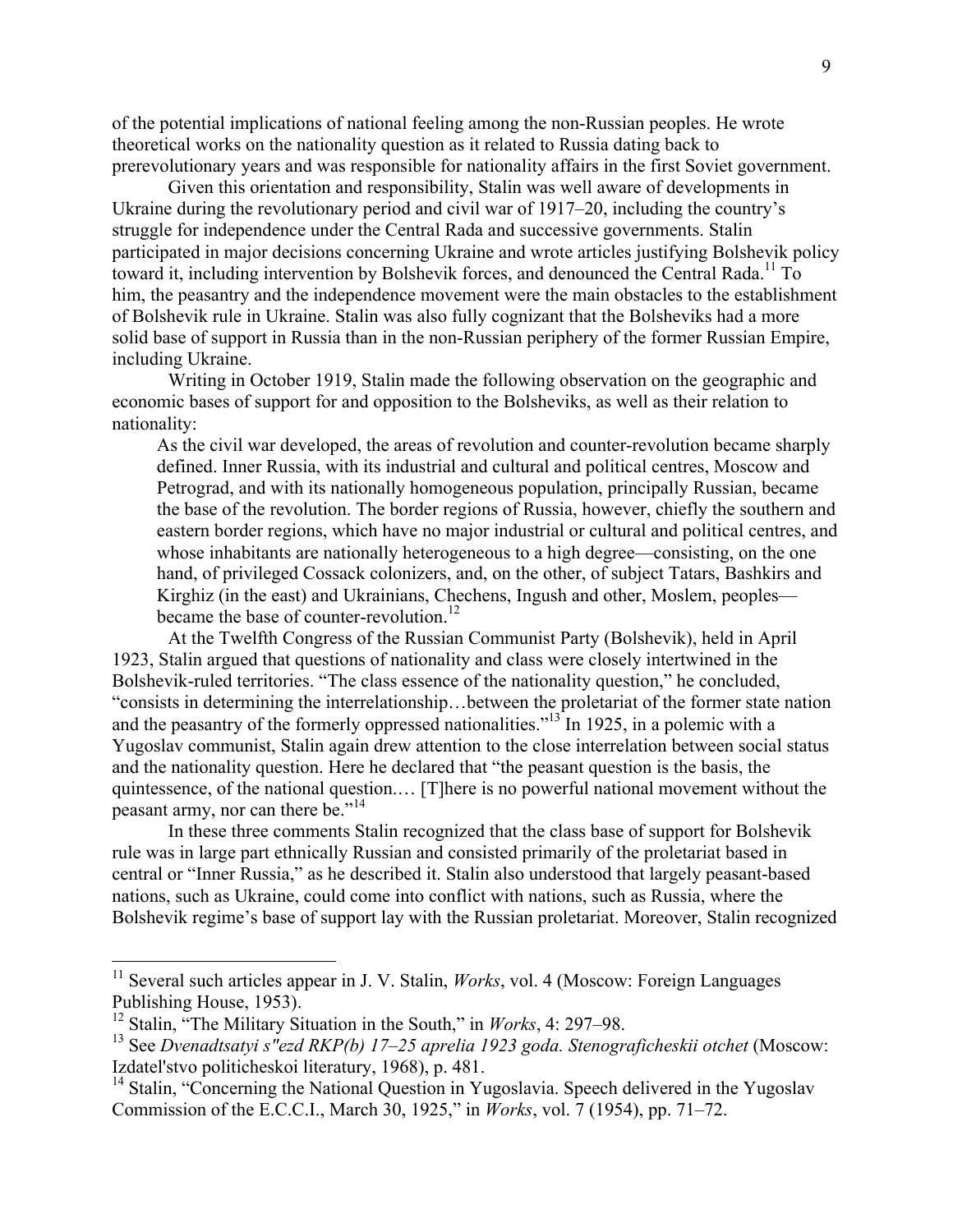that an oppressed peasantry could be mobilized to form the central component of the armed forces of a national-liberation movement.<sup>15</sup>

The 1923 Congress of the Russian Communist Party, which discussed the nationality question at length, adopted the policy known as indigenization (*korenizatsiia*), intended as a means of building support for Soviet rule—fragile at the time—and as a concession to and regulator of the national aspirations and cultural needs of the non-Russians. In Ukraine, *korenizatsiia* resulted in linguistic Ukrainization and affirmative action in state hiring policies and recruitment to the Communist Party. Ukrainization was also seen as a means of attaining foreign-policy goals by showcasing cultural development in Soviet Ukraine to Ukrainians living under Polish rule, who suffered cultural and other forms of discrimination, with the aim of creating pro-Soviet sentiment among them. Earlier, in 1921, in an attempt to reconcile the peasantry to Soviet rule, the Communist Party had adopted the New Economic Policy, which allowed for private farming and the disposition of surplus grain on the market after farmers paid a tax in kind to the state. These economic and cultural/linguistic concessions reconciled most Ukrainians to Soviet rule.

Limited autonomy in cultural affairs and state support for the Ukrainian language and cultural development led, however, to a national self-assertiveness that alarmed Stalin. In 1926, in an important intervention that demonstrated his close attention to the implementation and consequences of nationality policy in Ukraine, Stalin chastised Oleksandr Shumsky, a communist leader who was then Ukraine's minister of education, and Mykola Khvyliovy, a prominent communist writer. In his reprimand, contained in a letter to Kaganovich (then Ukraine's first Party secretary) and other Ukrainian communist leaders, Stalin criticized Shumsky for seeking to Ukrainize the Russian proletariat in Ukraine by force and expressed concern that Ukrainization could "assume the character of a struggle to alienate Ukrainian culture and public life from general Soviet culture and public life, the character of a struggle against 'Moscow' in general, against the Russians in general, against Russian culture and its highest achievement—Leninism." This, Stalin claimed, was "becoming an increasingly real danger in Ukraine," even among some Ukrainian communists. Stalin next turned his invective against Khvyliovy: "At a time when the proletarians of Western Europe and their Communist Parties are in sympathy with 'Moscow,' this citadel of the international revolutionary movement and of Leninism, at a time when the proletarians of Western Europe look with admiration at the flag that flies over Moscow, the Ukrainian communist Khvyliovy has nothing better to say in favour of 'Moscow' than to call on the Ukrainian leaders to get away from 'Moscow' 'as fast as possible."<sup>16</sup>

The above passages demonstrate that Stalin was concerned not only with expressions of cultural autonomy by Ukraine's communist writers, such as Khvyliovy, and with some of Ukraine's political leaders, who were dissatisfied with the slow pace of de-Russifying Ukraine's cities. His comments reveal concern over the unity of the Soviet Union and indicate his support for Russian cultural supremacy as well as, implicitly, for Russian primacy in and leadership of the international communist movement. Stalin's criticisms represent an early manifestation of a fusion of Marxism and Russian nationalism, which becomes more evident in his pronouncements beginning in 1930. Stalin's intervention also presaged the possibility of his taking more decisive

<sup>15</sup> See the excerpt from an article by Andrea Graziosi (pp. **X–Y** of this volume), who links the peasant and national questions.

<sup>&</sup>lt;sup>16</sup> See Stalin, "To Comrade Kaganovich and the Other Members of the Political Bureau of the Central Committee, Ukrainian C.P.(B.)," in *Works*, vol. 8 (1954), pp. 160–61.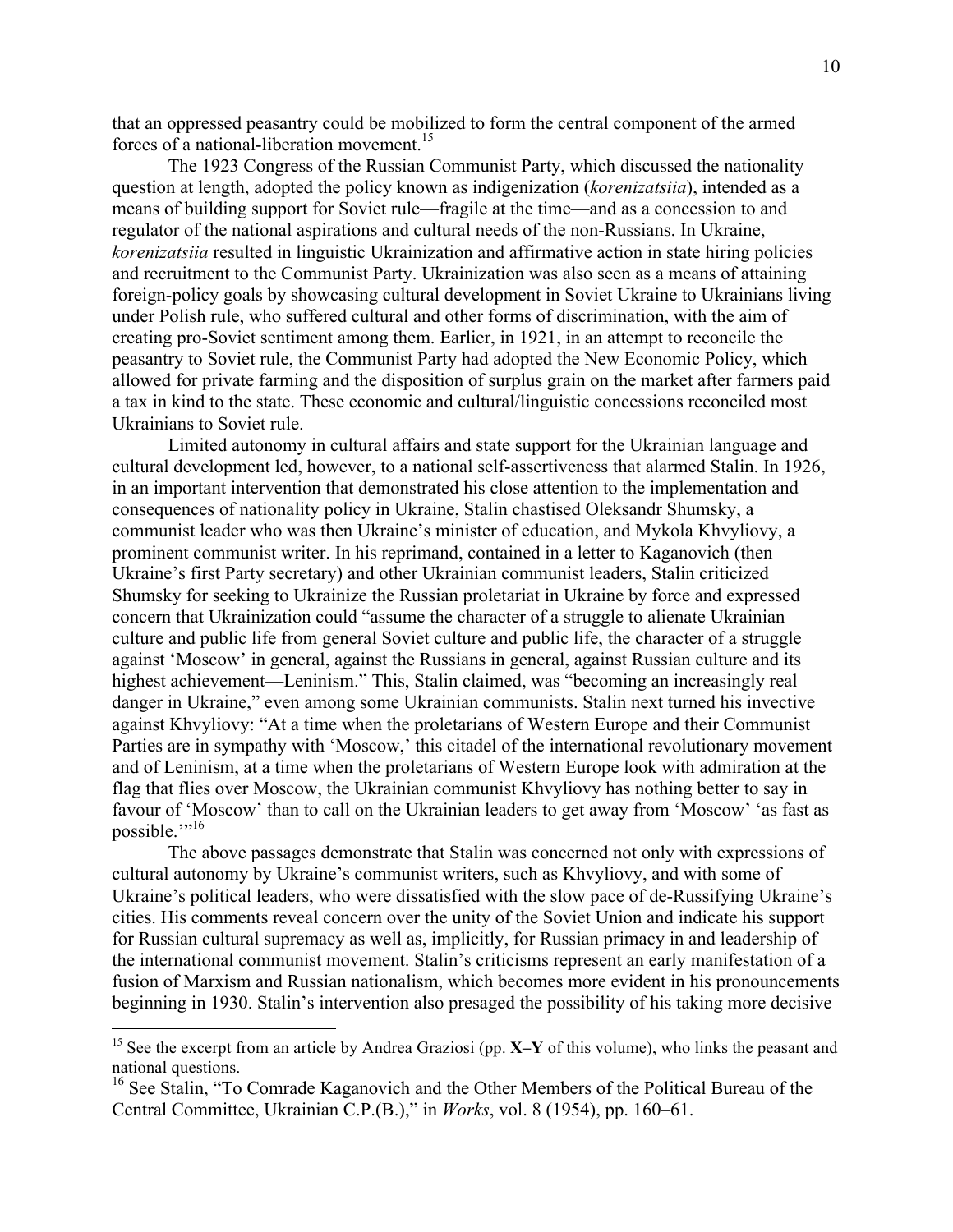measures against Ukraine's political leadership and cultural figures, which actually began in 1929.

That year the Soviet authorities arrested scores of Ukrainian noncommunist intellectuals, some of whom were associated with Ukraine's independence-era governments, cultural workers, and members of the Ukrainian Autocephalous Orthodox Church, who were accused of belonging to a fictitious underground organization called the Union for the Liberation of Ukraine (Spilka vyzvolennia Ukraïny, SVU). They were indicted in the SVU show trial of 1930—the preparations for which Stalin followed, even providing a directive—and sentenced to  $imprisomment.<sup>17</sup>$ 

In June 1930, in the wake of the trial, Stalin expressed his concern over the national assertiveness of non-Russians in a report to the Sixteenth Communist Party Congress. There he described "local nationalism" (the national assertiveness or nationalism of the non-Russians) as an attempt "to isolate and segregate oneself within the shell of one's own nation…. The danger of this deviation is that it cultivates bourgeois nationalism, weakens the unity of the working people of the different nations of the U.S.S.R. and plays into the hands of the interventionists.… The Party's task is to wage a determined struggle against this deviation...."<sup>18</sup>

Although Stalin continued to pay lip service to the notion that Russian chauvinism remained the greatest danger within the Party, his flagging of the danger of local nationalism proved ominous. These passages repeated themes contained in his criticisms of Shumsky and Khvyliovy, while the call for the Party to launch a "determined struggle" against "local nationalism" signaled that active measures against Ukrainian and other non-Russian nationalism would continue. In 1931 additional repressive measures were implemented against Ukrainian intellectuals. This time the arrested individuals were accused of belonging to the fictitious Ukrainian National Center, which allegedly maintained ties abroad (in the province of Galicia, then under Polish rule) with the Ukrainian Military Organization.

Stalin also began expressing Russian nationalist views more explicitly. In a letter of December 1930 to the writer Demian Bedny, he criticized the latter for expressing anti-Russian views and characterized Russia as the center of the world revolutionary movement. "In all countries," Stalin wrote, "the revolutionary workers unanimously applaud the Soviet working class, and first and foremost the *Russian* working class, the vanguard of the Soviet workers, as their recognized leader…." The leadership of workers' movements abroad, Stalin claimed, was "eagerly studying the highly instructive history of Russia's working class, its past and the past of Russia…. All this fills (cannot but fill!) the hearts of the Russian workers with a feeling of revolutionary national pride that can move mountains and perform miracles."<sup>19</sup>

Nationalist sentiments are also evident in Stalin's address of February 1931 to the First All-Union Conference of Managers of Socialist Industry. Elaborating on whether the tempo of accelerated industrialization should be moderated, Stalin argued that slowing the pace "would mean falling behind. And those who fall behind get beaten…. No, we refuse to be beaten! One

<sup>17</sup> See Stalin's telegram to the Ukrainian Politburo in Terry Martin, *The Affirmative Action Empire: Nations and Nationalism in the Soviet Union, 1923–1939* (Ithaca and London: Cornell University Press, 2001), p. 253.

<sup>&</sup>lt;sup>18</sup> See his "Political Report of the Central Committee to the Sixteenth Congress of the C.P.S.U. (B.)," in *Works*, vol. 12 (1955), pp. 382–83.

<sup>19</sup> Stalin, "To Comrade Demyan Bedny. (Excerpts from a Letter)," in *Works*, vol. 13 (1955), pp. 25–26.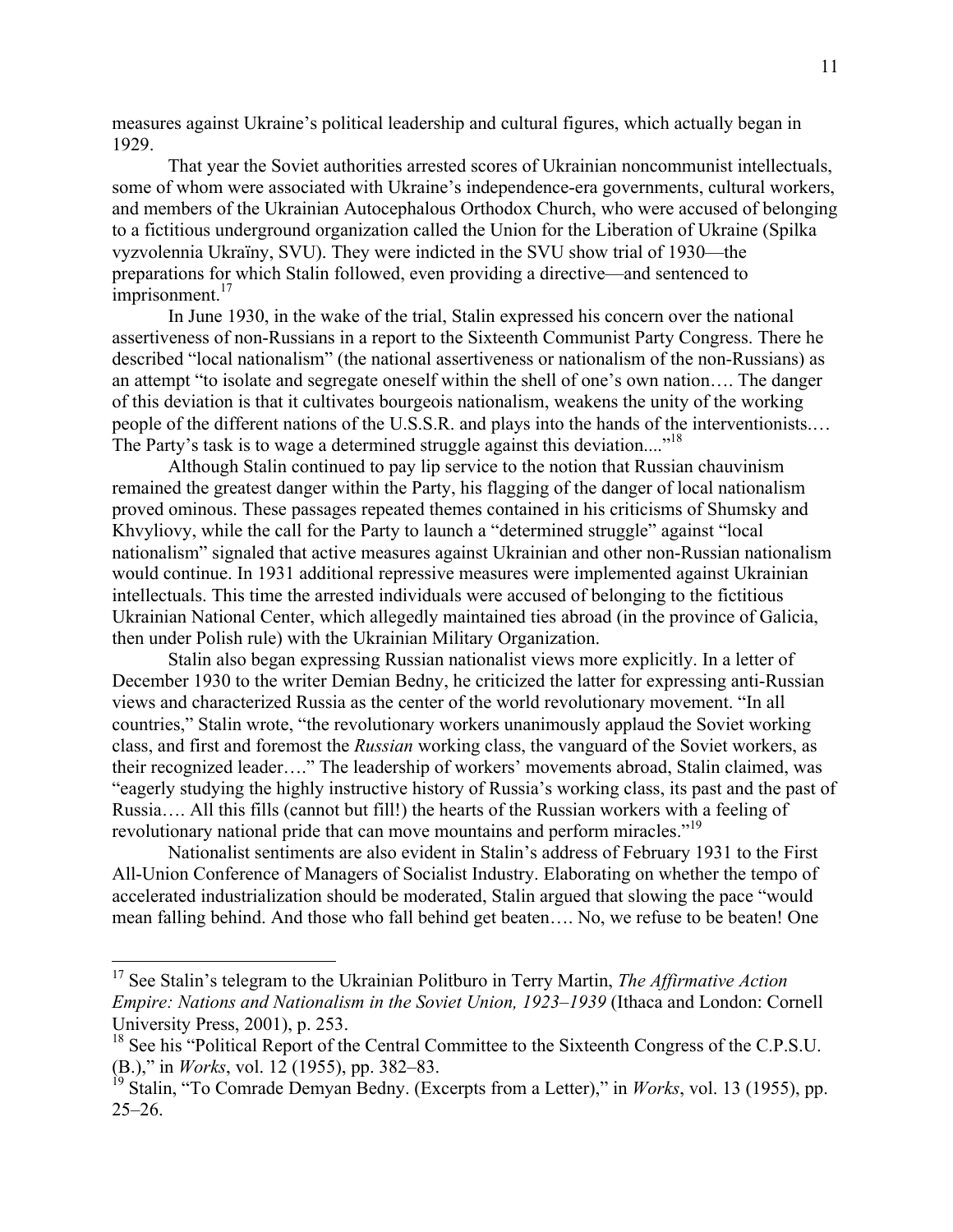feature of the history of old Russia was the continual beatings she suffered because of her backwardness…." Stalin further emphasized the achievement of statehood and its maintenance: "In the past we had no fatherland, nor could we have had one. But now that we have overthrown capitalism and power is in our hands, in the hands of the people, we have a fatherland, and we will uphold its independence. Do you want our socialist fatherland to be beaten and to lose its independence?"<sup>20</sup>

Stalin continued his praise of Russians, emphasizing the theme of Russia as a leading nation, in a speech given at a reception on 2 May 1933, following May Day celebrations. In his address Stalin characterized Russians as "the fundamental world nationality" that "first raised the Soviet flag against the entire world. The Russian nation is the most talented nation in the world. $^{21}$ 

While Stalin was promoting Russian nationalism, the Communist Party of Ukraine declared at its November 1933 plenum that in Ukraine local nationalism constituted a greater danger than Russian chauvinism. This decision reversed the long-standing official line adopted by the Russian Communist Party at its 1923 congress, where Russian chauvinism, not local nationalism, was declared to be the greater danger in the realm of nationality relations. The 1933 plenum resolution made reference to the 14 December 1932 resolution of the Politburo of the All-Union Communist Party (Bolshevik) and the 24 January 1933 Politburo decision to replace members of Ukraine's top leadership.<sup>22</sup> Stalin himself declared Ukrainian nationalism the chief danger in Ukraine in his report of January 1934 to the Seventeenth Party Congress and stressed that under current circumstances it posed a danger to the Soviet state.<sup>23</sup> The shift in rhetoric obviously justified the assaults that had already taken place against so-called Ukrainian nationalists, now including Ukrainian communists, and presaged further repressions, which Stalin now implicitly linked to the defense and preservation of the Soviet state. The 1932–33 Ukrainian and Kuban famine raged, then, at the same time that Stalin was turning to Russian nationalism and conducting a campaign, begun in 1929, against Ukrainian nationalism.

Stalin's pronouncements in the 1930s effectively expanded the rhetorical boundaries of what was politically acceptable and correct. He could do so not only because his firm grip on power allowed for some leeway but also because Russian nationalism already existed within the Communist Party and throughout much of Russian society. Russians could also feel a sense of pride in the achievements of industrialization during the first Five-Year Plan, which Stalin and the Soviet leadership accentuated. While consolidating personal power, building an industrial powerhouse, and collectivizing agriculture, Stalin was, according to his vision, also building socialism in one country. The Soviet socialist state he was building continued to retain the form of a federal, socialist state, but in content it was becoming increasingly centralized and Russian.

<sup>&</sup>lt;sup>20</sup> "The Tasks of Business Executives. Speech Delivered at the First All-Union Conference of Leading Personnel of Socialist Industry, February 4, 1931," ibid., pp. 40–41.

<sup>21</sup> V. A. Nevezhin, comp., *Zastol'nye rechi Stalina. Dokumenty i materialy* (Moscow and St. Petersburg: AIRO-XX, 2003), p. 44.

<sup>&</sup>lt;sup>22</sup> See the excerpt from "The Results and Immediate Tasks of the National Policy in the Ukraine. Resolution Adopted by the Joint Plenum of the Central Committee and Central Control Commission of the Communist Party of Ukraine on the Report of Comrade S. V. Kosior (November 22, 1933)" in this volume, pp. **X–Y**.<br><sup>23</sup> See Stalin's "Report to the Seventeenth Party Congress on the Work of the Central Committee

of the C.P.S.U.(B.), January 26, 1934," in *Works*, vol. 13 (1954), p. 369.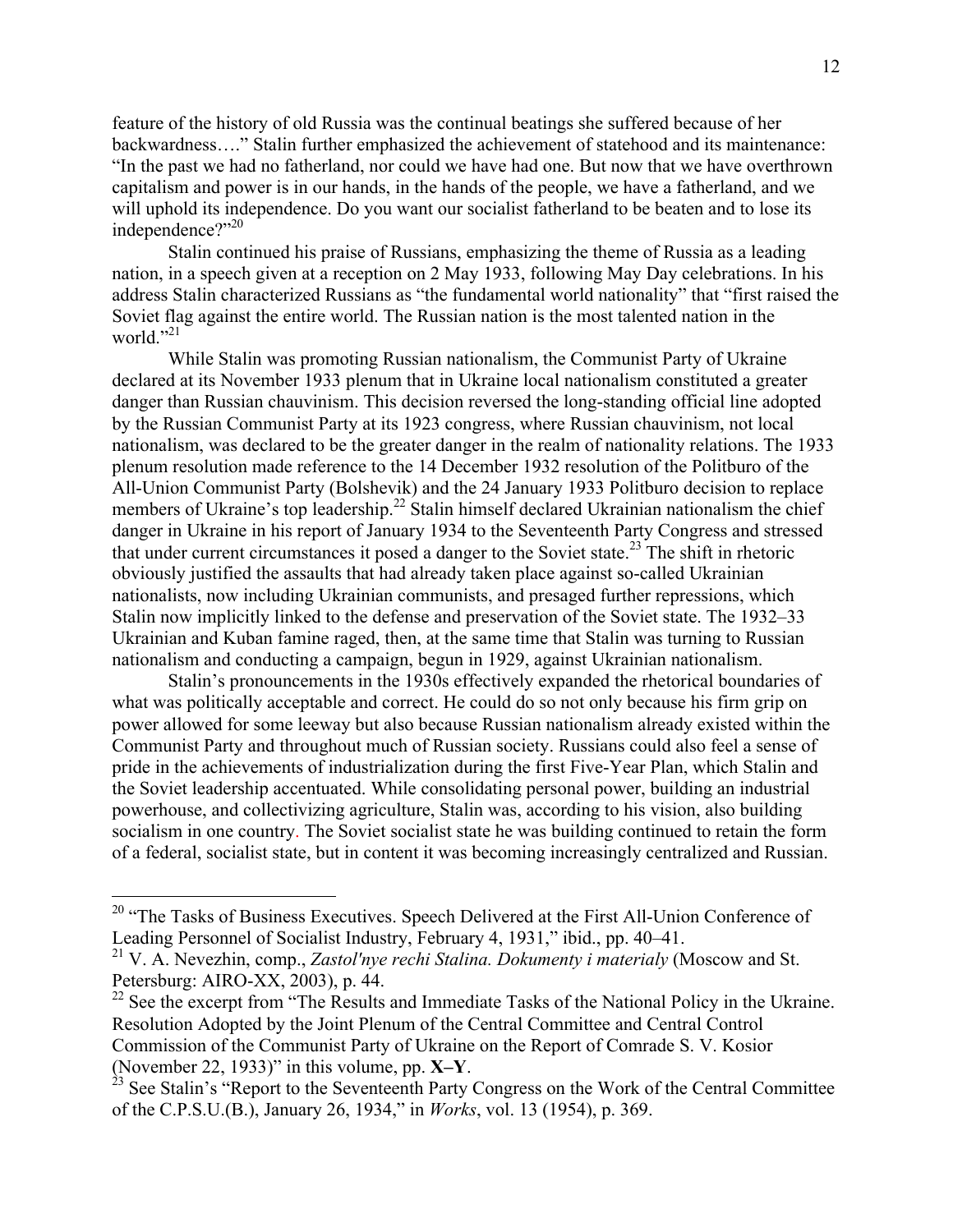# *The Case for Genocide*

The agricultural crisis in the Soviet Union came to a head by mid-1932. Up to this point, as noted by Andrea Graziosi (see pp. **X–Y** in this volume), the Ukrainian and Kuban famines can be regarded as part of a pan-Soviet famine caused largely by the general chaos associated with the collectivization drive, excessive grain-procurement quotas, and other accompanying measures. The result in Ukraine and the Kuban was a disastrous grain crop in 1932, which forecast the return of famine in the second half of 1932. It is at this point that the case for the specificity of the famines in Ukraine and the Kuban becomes obvious and the case for genocide becomes persuasive.

According to Graziosi:

In those places where the "peasant question" was complicated—that is, strengthened and thus made more dangerous by the national one (let us remember that Stalin explicitly linked the two questions in his writings on nationalism, and that the Soviet leadership had seen this hypothesis confirmed by the Ukrainian countryside's great social and national revolts of 1919, repeated, albeit on a lesser scale, in early 1930)—the resort to hunger was more ruthless and the lesson much harsher....

Famine thus took on forms and dimensions much bigger than it would have if nature had followed its course. It was less intense, in terms of both drought and the area it affected, than the 1921–22 famine (the 1932 crop, though quite low, was still higher than the 1945 crop, when there were no comparable mass hunger-related deaths), yet it caused three to four times as many victims—essentially because of political decisions that aimed at saving the regime from the crisis to which its very policies had led and at assuring the victory of the "great offensive" launched four years previously.

The awareness that in Ukraine and Kuban the peasant question also was a national question determined the need to deal with and "solve" these questions together. In order to make sure that such a "solution" was there to stay, it was complemented by the decision to get rid of the national elites and their policies, which were suspected, as we know, of abetting peasants....

These measures were accompanied, and followed, by a wave of anti-Ukrainian terror, which already presented some of the traits that were later to characterize the 1937–38 "mass operations." Thus ended the national-communist experiment born of the civil war, with the suicide in 1933 of important leaders such as Mykola Skrypnyk and writers such as Mykola Khvyliovy as well as the repression of thousands of its cadres.  $^{24}$ 

The crux of the matter is that the policies of Stalin and the Soviet leadership in the second half of 1932 and early 1933 knowingly deepened the famine. Stalin's view, as we have seen, was that questions of nationality and class could coincide, merge, or fuse, and that national and social groups could be virtually identical. Stalin's statements also demonstrate his awareness that the decisions he took in 1932 and in the first part of 1933 would intensify the famine in Ukraine and the Kuban, crush Ukrainian peasants and elites, and thereby help him attain a variety of important political and social goals.

<sup>24</sup> See pp. **X–Y** of this volume.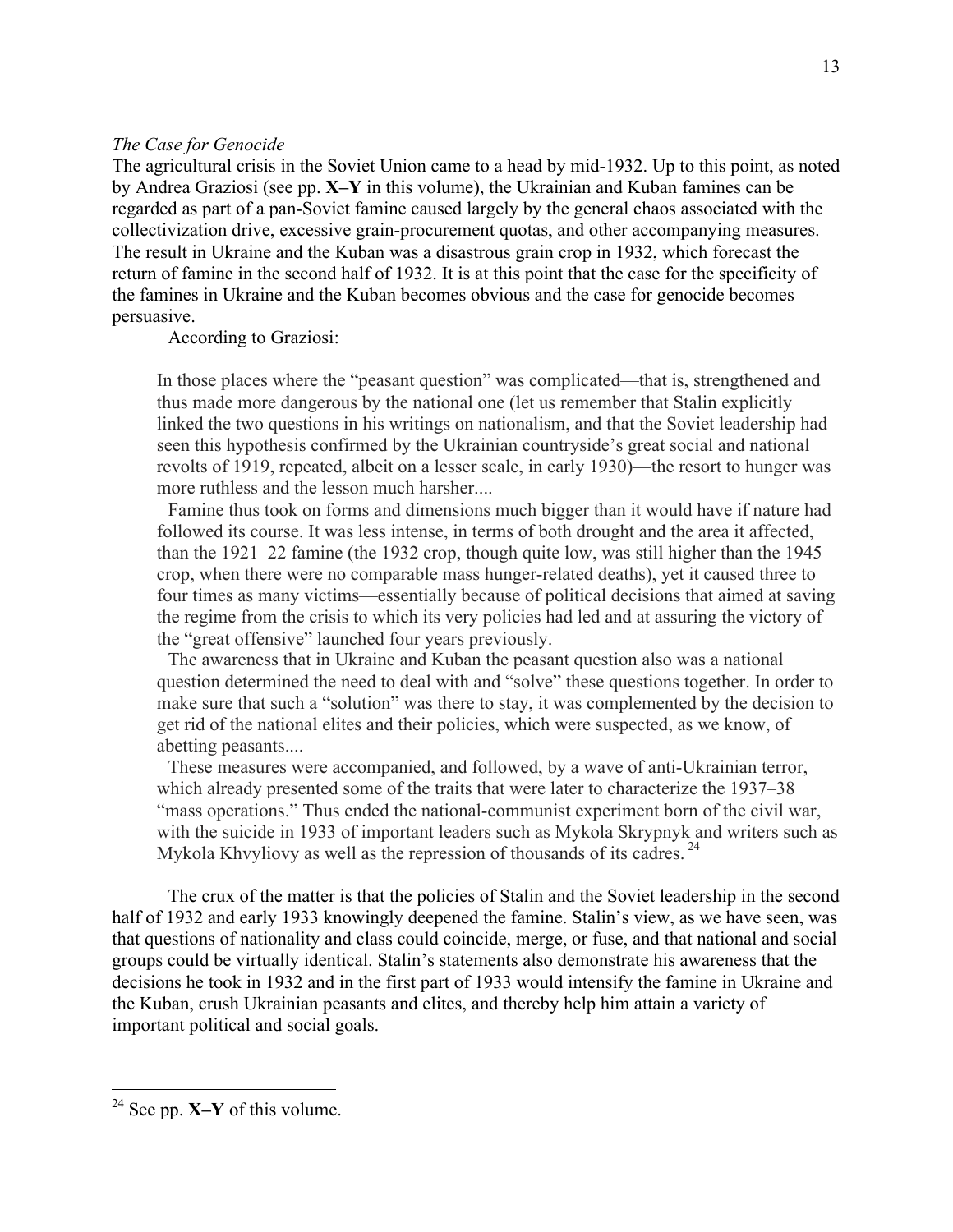As a potent center of resistance to Stalin's plans, Ukraine had to be crushed. Stalin destroyed, and clearly intended to destroy, a significant portion of Ukraine's most active cultural and political elite—especially the supporters of Ukraine's political and cultural rights—and terrorized the rest into conformity and passivity. Stalin was also fully aware of the national characteristics of collectivization in Ukraine and the Kuban and of the national dimensions of the 1932–33 famine there. Concurrently, he brought Ukrainization policies under central government control, thereby preparing the ground for their reversal in Ukraine and complete cancellation in the Kuban, which thereafter lost most traces of its Ukrainian roots. Throughout the 1930s, increasing state promotion of Russian language and culture was coupled with policies that served to reduce Ukrainian language and culture to second-rate or provincial status. In Stalin's view, the policies he was adopting facilitated and accelerated the consolidation of the Soviet state and society, whose dominant culture was to be Russian. The long-term goal was the total integration of the Kuban as a Russian territory and the eventual Russification of the Ukrainian people in order to deprive them of the potential to establish a state of their own with a full-fledged culture.

Stalin was also fully aware that resistance to collectivization and grain-procurement policies was especially strong in Ukraine and the Kuban. The famine thus served as punishment of a recalcitrant, individualistic peasantry that resisted Stalin's collectivist vision of agriculture. By intensifying the famine, Stalin weakened the peasantry as a potentially disruptive social force. His Marxist suspicion of the peasantry as a class permeated with petty-bourgeois values was reinforced by the belief that Ukrainian peasants in particular could be disloyal to the Soviet state because of their resistance to Soviet forces in 1917–20, when they frequently gave strong support to Ukrainian nationalist leaders and opposed the imposition of Bolshevik rule. The Kuban Cossacks also strongly resisted Bolshevik rule and had shown support for the Ukrainian national cause.

Acts of resistance to Soviet rule continued throughout the 1920s and resumed with the onset of forced collectivization, dekulakization, and grain procurement in 1930. Particularly alarming to Stalin and the Soviet leadership was the potential of mass social discontent in the early 1930s to merge with or turn into a national-liberation movement at a time when the Soviet state was experiencing vast hardships and was not yet fully consolidated. Because the peasant nation resisted, while its intellectuals and political leaders abetted national deviations that provided a theoretical justification for Ukrainian autonomy, Ukraine took on particular importance in the plans of Stalin and the Soviet leadership. In addition, the Ukrainian elites, who could have risen to the defense of the Ukrainian peasantry, had to be silenced or cowed into submission. The agricultural crisis gave Stalin the opportunity to subdue the Ukrainian peasantry and consolidate his control over the autonomist wing and other unreliable elements in the Communist Party of Ukraine. The result was genocide—the intentional destruction of significant parts of the Ukrainian peasantry and the political, cultural, and religious elites—not because they were peasants and elites but because they were distinctly Ukrainian peasants and Ukrainian elites who resisted Stalin or stood in his way.

As Nicolas Werth argues:

Up until the summer of 1932, the Ukrainian famine, already rearing its head, resembled the other famines that had started earlier elsewhere. However, from this point forward, the nature of the Ukrainian famine changed, with Stalin deciding to use hunger as a weapon, to aggravate the famine that was just beginning. Choosing to instrumentalize the famine, Stalin intentionally amplified it in order to punish the Ukrainian peasants who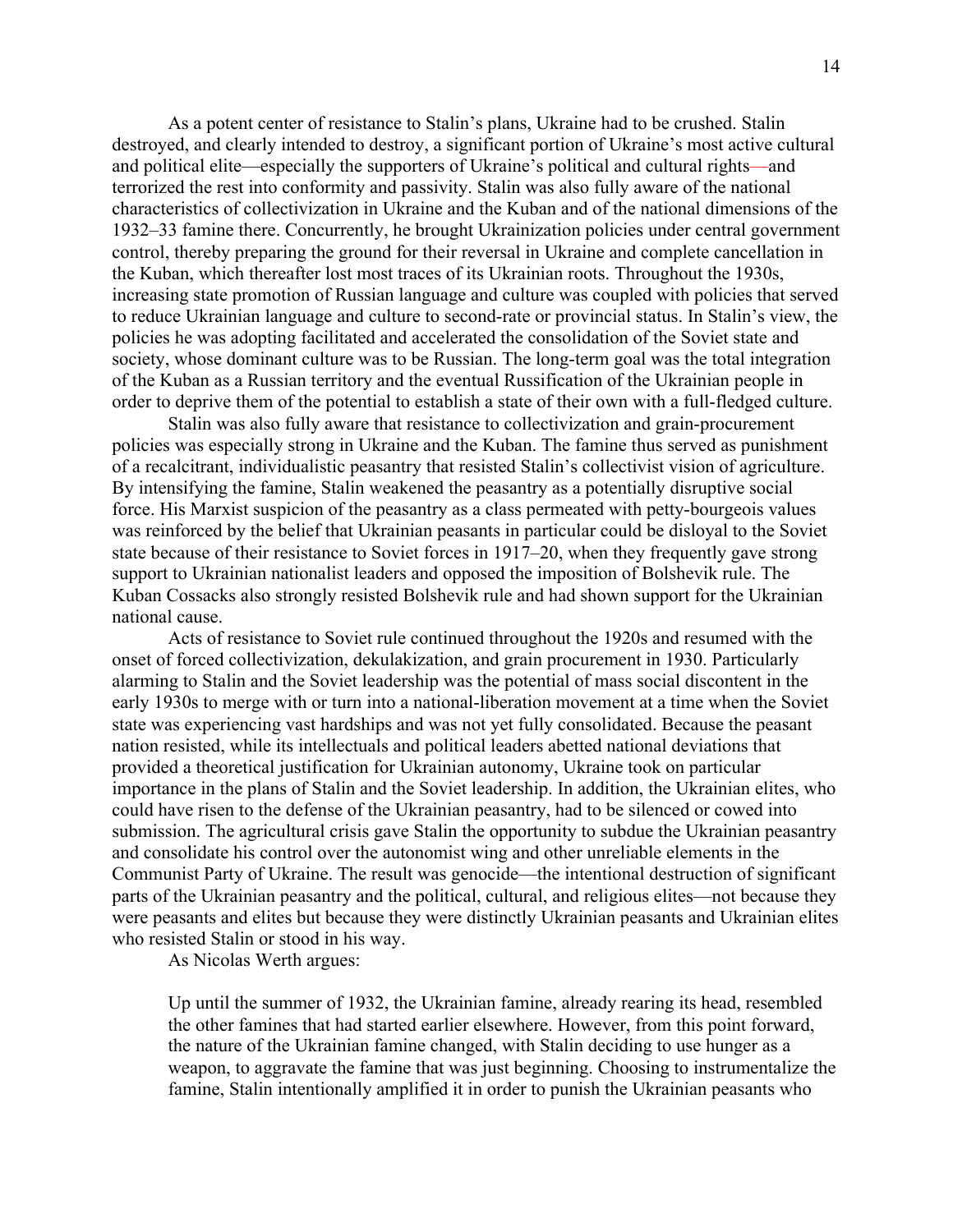rejected the "new serfdom" and to break "Ukrainian nationalism," which he saw as a threat to his goal of constructing a centralized and dictatorial Soviet state. And while hunger hit the peasants harder than any other group, resulting in the death of millions in atrocious conditions, another form of repression, of a police nature, struck others in Ukraine at the same moment—the political and intellectual elites, from village teachers to national leaders, via the intelligentsia. Tens of thousands of Ukrainians were arrested and punished with camp sentences. In December 1932, two secret Politburo decrees put an end in Ukraine, and *only in Ukraine*, to the "indigenization" policy applied to Party cadres since 1923 in all of the federal republics: "Ukrainian nationalism" was firmly condemned....

This specifically anti-Ukrainian assault makes it possible to define the totality of intentional political actions taken from late summer 1932 by the Stalinist regime against the Ukrainian peasantry as genocide. With hunger as its deadly arm, the regime sought to punish and terrorize the peasants, resulting in fatalities exceeding four million people in Ukraine and the northern Caucasus. That being said, the *Holodomor* was very different from the Holocaust. It did not seek to exterminate the Ukrainian nation in its entirety, and it did not involve the direct murder of its victims. The *Holodomor* was conceived and fashioned on the basis of political reasoning and not of ethnic or racial ideology. However, by the sheer number of its victims, the *Holodomor,* seen again in its historical context, is the only European event of the 20th century that can be compared to the two other genocides, the Armenian and the Holocaust.<sup>25</sup>

### *Conclusion and Acknowledgments*

Although the Holodomor occurred some eighty years ago, its consequences for Ukraine and Ukrainians are still very much in evidence. Kuban Ukrainians have ceased to exist as a separate national entity within Russia. Ukrainians in Ukraine, meanwhile, suffered devastating population losses (compounded by the brutal Nazi occupation of Ukraine during World War II) that affected later birth and mortality rates, economic development, and political culture. In particular, Ukrainians not only experienced a genocidal trauma, but in the decades that followed they were compelled to pretend that it had never happened—a form of denial that distorted the national mentality and produced or reinforced a variety of post-genocidal syndromes ranging from historical amnesia to substance dependence to broken families to dysfunctional gender relations. Although Ukraine today is an independent country, the long-term viability of the Ukrainian language and culture in Ukraine, and possibly of Ukraine's sovereignty itself, is still open to question—owing in no small measure to the terrible consequences of the Holodomor and the concurrent destruction of Ukrainian elites. No book can reverse history, but we trust and hope that *The Holodomor Reader* will promote understanding of the famine-genocide and, perhaps, help ameliorate some of its terrible consequences.

We also hope that *The Holodomor Reader* will spur specialists and nonspecialists to examine the Holodomor comparatively in relation to other genocides and other famines. We trust and hope that students of the Holodomor will increasingly investigate its origins, development, and consequences in comparison with other genocides, such as those that befell Jews, Armenians, Cambodians, Rwandans, Sudanese, and others. Comparative studies are always better served by a larger number of cases, and inclusion of the Holodomor can only enhance

<sup>25</sup> See pp.**X–Y** in this volume.